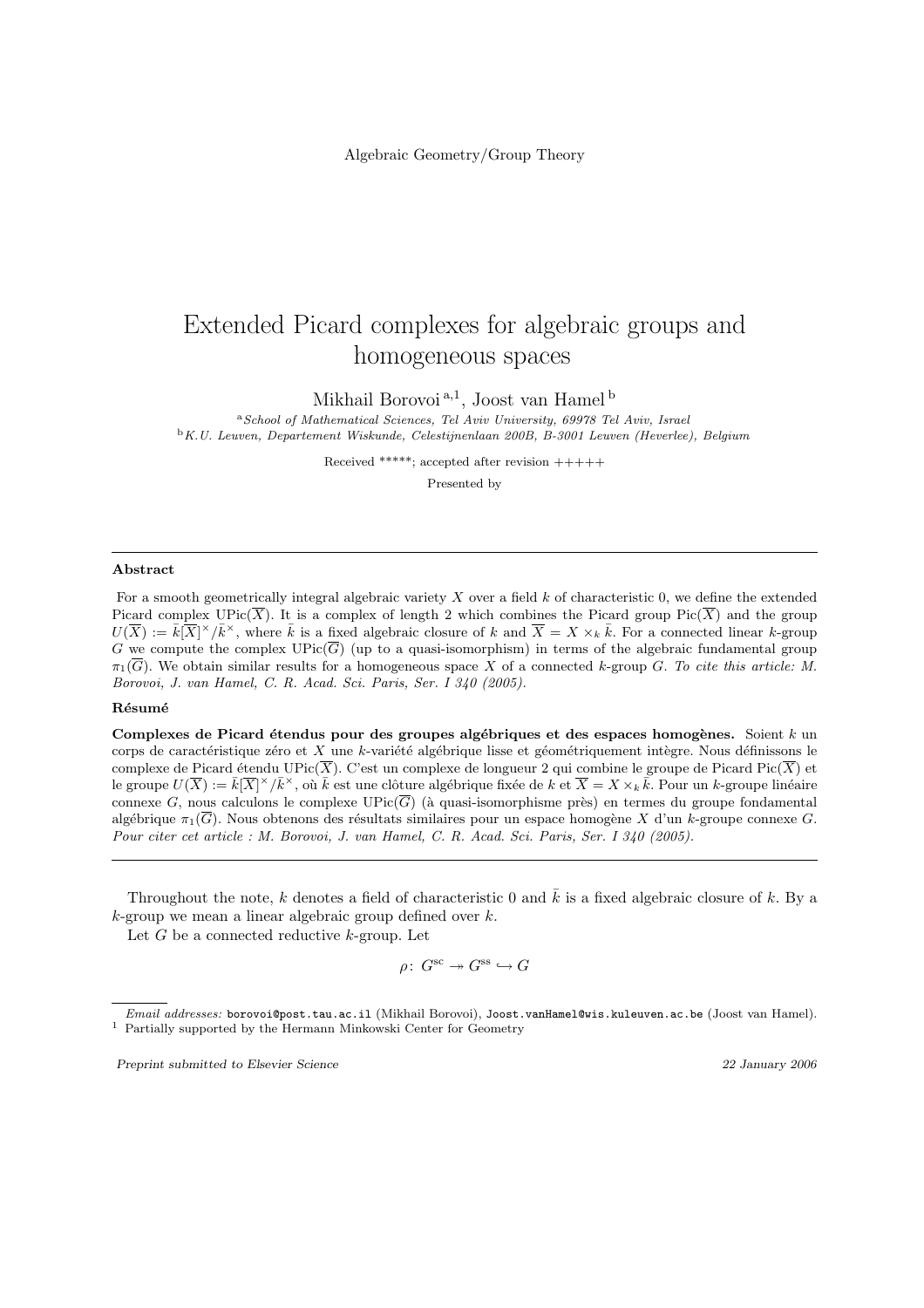be Deligne's homomorphism, where  $G^{ss}$  is the derived subgroup of G (it is semisimple) and  $G^{sc}$  is the universal covering of  $G^{ss}$  (it is simply connected). Let  $T \subset G$  be a maximal torus (defined over k) and let  $T^{\rm sc} := \rho^{-1}(T)$  be the corresponding maximal torus of  $G^{\rm sc}$ . The 2-term complex of tori

$$
T^{\text{sc}} \xrightarrow{\ \rho \ \ } T
$$

(with  $T^{\rm sc}$  in degree -1) plays an important role in the study of the arithmetic of reductive groups. For example, the Galois hypercohomology  $H^{i}(k, T^{\text{sc}} \to T)$  of this complex is the abelian Galois cohomology of  $G$  (cf. [1]). The corresponding Galois module

$$
\mathbf{X}_{*}(\overline{T})/\rho_*\,\mathbf{X}_{*}(\overline{T}^{\text{sc}})
$$

(where  $\mathbf{X}_*$  denotes the cocharacter group of a torus) is called the algebraic fundamental group  $\pi_1(\overline{G})$ (loc. cit.). The related complex group with holomorphic  $Gal(\overline{k}/k)$ -action

$$
\mathrm{Hom}(\pi_1(\overline{G}), \mathbf{C}^{\times}) = \ker(\mathbf{X}^*(T) \otimes \mathbf{C}^{\times} \to \mathbf{X}^*(T^{\mathrm{sc}}) \otimes \mathbf{C}^{\times})
$$

(where  $X^*$  denotes the character group of an algebraic group) is canonically isomorphic to the center of the connected Langlands dual group  $\hat{G}$  considered by Kottwitz [7].

Clearly, the above constructions rely on the linear algebraic group structure of  $\overline{G}$ . However we show in this note that they are related to a very natural geometric/cohomological construction that works for an arbitrary smooth  $k$ -variety  $X$ . The proofs will be published elsewhere.

### 1. The extended Picard complex

By a k-variety we mean a smooth geometrically integral k-variety. If X is a k-variety, we write  $\overline{X}$  for  $X \times_k \bar{k}$ . We write  $\bar{k}[\overline{X}]$  (resp.  $\bar{k}(\overline{X})$ ) for the ring of regular functions (resp. the field of rational functions) on  $\overline{X}$ .

For a k-variety X, consider the cone  $\mathrm{UPic}(\overline{X})$  of the morphism

$$
\mathbf{G}_m(\bar{k}) \to \tau_{\leq 1} R\Gamma(\overline{X}, \mathbf{G}_m)
$$

in the derived category of discrete Galois modules. More explicitly, this cone is represented by the 2-term complex

$$
\bar k(X)^\times/\bar k^\times\to {\rm Div}(\overline{X})
$$

(with  $\bar{k}(X)^{\times}/\bar{k}^{\times}$  in degree 0), where Div denotes the divisor group. It follows from the definitions that the cohomology groups  $\mathscr{H}^i$  of the complex  $\mathrm{UPic}(\overline{X})$  vanish for  $i \neq 0, 1$ , and

$$
\mathscr{H}^0(\mathrm{UPic}(\overline{X})) = U(\overline{X}) := \overline{k}[\overline{X}]^\times/\overline{k}^\times, \quad \mathscr{H}^1(\mathrm{UPic}(\overline{X}) = \mathrm{Pic}(\overline{X}).
$$

Hence  $UPic(\overline{X})$  can be regarded as a 2-extension of  $Pic(\overline{G})$  by  $U(\overline{X})$ . We shall call this complex the extended Picard complex of X.

**Lemma 1.1** Let  $X_c$  be a smooth compactification of a k-variety X. Then there is a distinguished triangle  $\mathrm{UPic}(\overline{X}) \to \mathrm{Div}_{\overline{X}_c \setminus \overline{X}}(\overline{X}) \to \mathrm{Pic}(\overline{X}_c) \to \mathrm{UPic}(\overline{X})[1]$ 

where  $\text{Div}_{\overline{X}_c\backslash\overline{X}}(\overline{X})$  is the permutation module of divisors in the complement of  $\overline{X}$  in  $\overline{X}_c$ .

Now we consider  $Pic(X) = H^1(X, \mathbb{G}_m)$  and  $Br(X) = H^2_{\text{\'et}}(X, \mathbb{G}_m)$  (over k). Let  $Br_1(X)$  denote the kernel of the map  $Br(X) \to Br(\overline{X})$ .

**Lemma 1.2** Let  $X$  be a k-variety.

(i) There is a natural injection  $Pic(X) \hookrightarrow H^1(k, UPic(\overline{X}))$ , which is an isomorphism if  $X(k) \neq \emptyset$ .

(ii) There is a natural injection  $\text{Br}_1(X)/\text{Br}(k) \hookrightarrow H^2(k,\text{UPic}(\overline{X}))$ , which is an isomorphism if  $X(k) \neq$  $\emptyset$  or if  $H^3(k, \mathbf{G}_m) = 0$  (e.g. when k is a number field).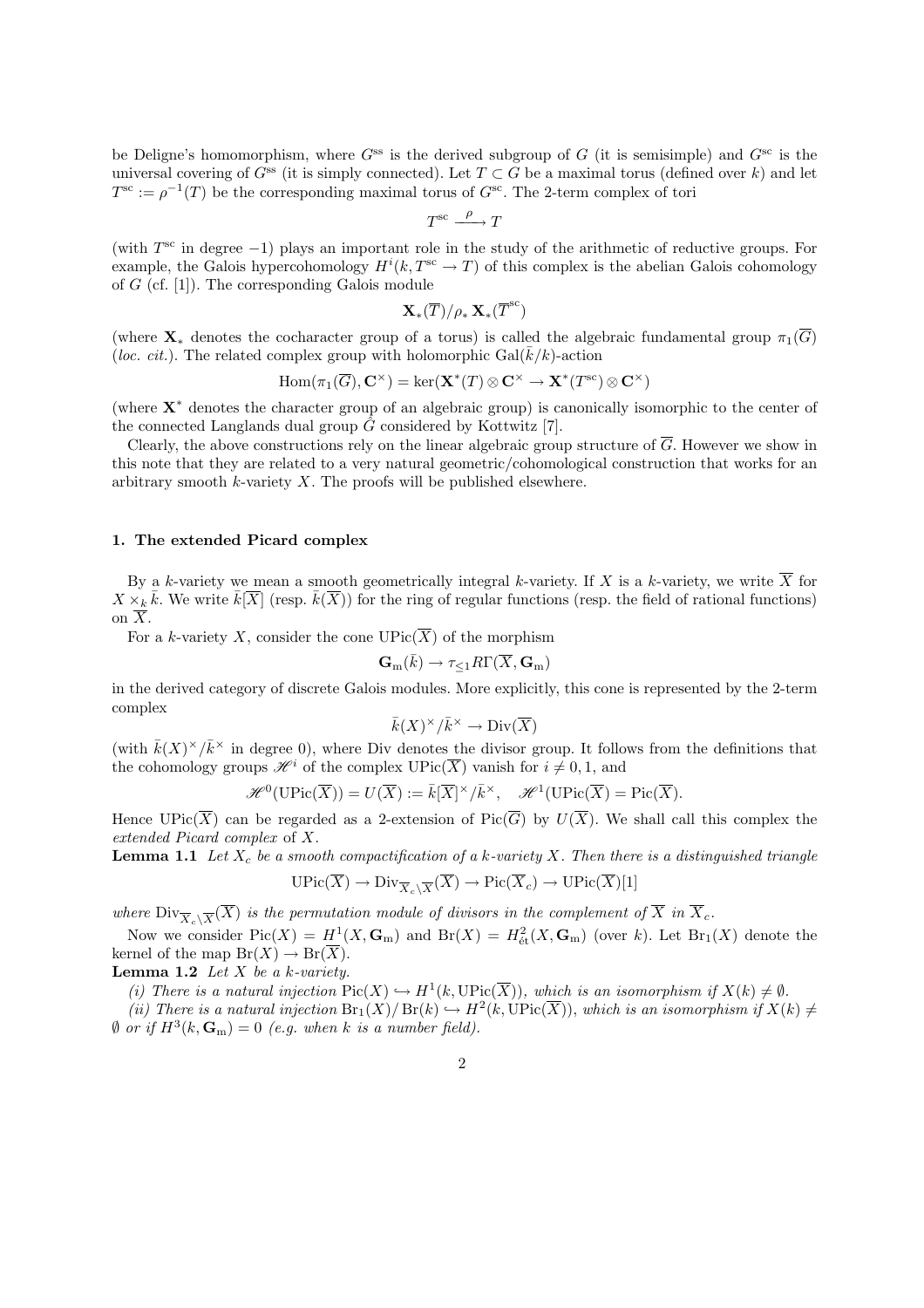If C is a complex of Gal( $\bar{k}/k$ )-modules, we write  $\amalg_{\omega}^i(k, C) = \ker[H^i(k, C) \to \prod_{\gamma} H^i(\gamma, C)]$  where  $\gamma$ runs over all closed procyclic subgroups of Gal $(\bar{k}/k)$ .

**Proposition 1.3** Let  $X_c$  be a smooth compactification of a smooth k-variety X. The triangle of Lemma 1.1 gives rise to an isomorphism

$$
\mathrm{III}^1_{\omega}(k, \mathrm{Pic}(\overline{X}_c)) \overset{\sim}{\to} \mathrm{III}^2_{\omega}(k, \mathrm{UPic}(\overline{X})).
$$

This is particularly interesting for a homogeneous variety  $X$  of a connected  $k$ -group  $G$  with connected geometric stabilizer, for which we have  $\text{III}^1_\omega(k,\text{Pic}(\overline{X}_c)) = H^1(k,\text{Pic}(\overline{X}_c))$ , see [4].

### 2. Algebraic groups and torsors

Let G be a connected reductive k-group. We define the dual complex  $\pi_1(\overline{G})^D$  to  $\pi_1(\overline{G})$  by

$$
\pi_1(G)^D = (\mathbf{X}^*(\overline{T}) \to \mathbf{X}^*(\overline{T}^{\text{sc}})) \text{ (with } \mathbf{X}^*(\overline{T}) \text{ in degree 0}).
$$

**Theorem 2.1** For a connected reductive k-group G there is a canonical, functorial in G isomorphism (in the derived category of discrete Galois modules)

$$
\text{UPic}(\overline{G}) \overset{\sim}{\to} \pi_1(\overline{G})^D.
$$

Let G be any connected linear  $k$ -group, not necessarily reductive. We write  $G^{\mathrm{u}}$  for the unipotent radical of G, and set  $G^{\text{red}} = G/G^{\text{u}}$  (it is reductive). We define  $\pi_1(\overline{G}) := \pi_1(\overline{G}^{\text{red}})$ .

**Corollary 2.2** For any connected linear k-group G we have a canonical isomorphism  $\text{UPic}(\overline{G}) \stackrel{\sim}{\rightarrow} \pi_1(\overline{G})^D$ . Combining Corollary 2.2 with Lemma 1.2, we find a new proof of the following result.

**Corollary 2.3** (Kottwitz [7]) For any connected linear k-group G we have canonical isomorphisms  $Pic(G) \stackrel{\sim}{\to} H^1(k, \pi_1(\overline{G})^D)$  and  $Br_1(G)/Br(k) \stackrel{\sim}{\to} H^2(k, \pi_1(\overline{G})^D)$ .

Theorem 2.1 gives a description of the complex UPic for a k-torsor as well, thanks to the following result which is a straightforward generalization of [8, Lemme 6.7]).

**Proposition 2.4** Let G be a connected linear k-group and let X be a k-torsor under G. There is a canonical isomorphism  $\text{UPic}(\overline{X}) \overset{\sim}{\to} \text{UPic}(\overline{G})$ , functorial in G and X, in the derived category of discrete Galois modules.

Combining the fact that  $\mathrm{III}^1_\omega(k, \mathrm{Pic}(\overline{X}_c)) = H^1(k, \mathrm{Pic}(\overline{X}_c))$  for any smooth compactification  $\overline{X}_c$  of a k-torsor X under G (cf. [3]) with Proposition 1.3, Proposition 2.4, and Corollary 2.2, we obtain a new proof of the following result.

**Corollary 2.5** (Borovoi–Kunyavskiĭ [2]) With G and X as above,  $H^1(k, Pic(\overline{X}_c)) \simeq \mathrm{III}_{\omega}^2(k, \pi_1(\overline{G})^D)$ .

#### 3. Homogeneous spaces

Let G be a connected k-group such that  $Pic(\overline{G}) = 0$  (i.e.  $(G^{\text{red}})^{\text{ss}}$  is simply connected). Let X be a homogeneous space of G defined over k. Let  $\bar{x} \in X(\bar{k})$ , and let  $\overline{H}$  be the stabilizer of  $\bar{x}$  in  $\overline{G}$ . Then  $Gal(\overline{k}/k)$  acts on  $\mathbf{X}^*(\overline{H})$ . We do not assume that X has a k-point or that  $\overline{H}$  is connected. **Theorem 3.1** For G and X as above, there is an isomorphism

$$
\mathrm{UPic}(\overline{X}) \xrightarrow{\sim} (\mathbf{X}^*(\overline{G}) \to \mathbf{X}^*(\overline{H})) \ (\text{with } \mathbf{X}^*(\overline{G}) \ \text{in degree } 0)
$$

in the derived category of discrete Galois modules. In particular, there is an exact sequence

$$
0 \to U(\overline{X}) \to \mathbf{X}^*(\overline{G}) \to \mathbf{X}^*(\overline{H}) \to Pic(\overline{X}) \to 0.
$$